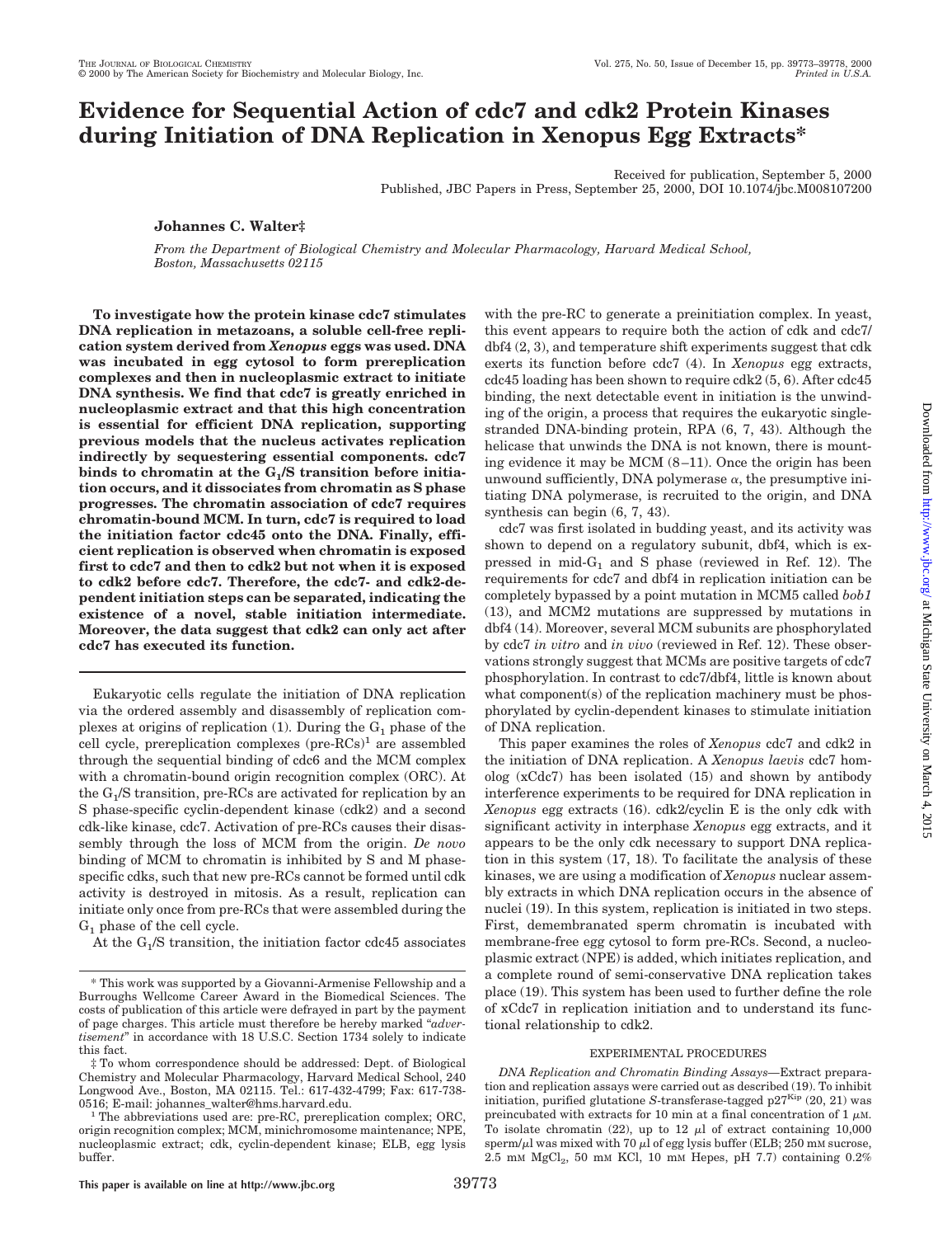Triton X-100 and then centrifuged through a sucrose cushion. The chromatin pellet was washed with 200  $\mu$ l of ELB.

*Immunological Methods—*To deplete proteins from egg cytosol or NPE, 1 volume of extract was incubated for 3 h with 0.2 volumes of protein A-Sepharose fast flow (Amersham Pharmacia Biotech) that had been bound to 0.6 volumes of xCdc7 antiserum (6), xMcm7 antiserum (6), or the appropriate preimmune serum. Extract was harvested, and the procedure was repeated once. Western blotting was performed using antisera at 1:5000 dilution against xCdc7 (6), xMcm3 (23), xOrc2 (22), xCdc45 (6), and the 34-kDa subsunit of xRpa (6).

#### RESULTS

*The Rate of DNA Replication Is Regulated by the Concentration of cdc7—*We previously showed that immunodepletion of egg cytosol and NPE with an antibody raised against xCdc7 protein prevented replication initiation (6). To better understand how xCdc7 contributes to replication initiation, egg cytosol and NPE were immunoblotted with anti-xCdc7 antibody. The concentration of xCdc7 in NPE was 10–20 times higher than in egg cytosol (Fig. 1*A*, compare *lane 1* with *lanes 2–4*), indicating that xCdc7 localizes to the nucleus.

It was of interest to determine whether xCdc7 must be supplied by egg cytosol, NPE, or both to drive replication. When both extracts were depleted of xCdc7 (Fig. 1*A*, *lanes 5* and *6*), replication was eliminated relative to control extracts that were depleted with preimmune serum (Fig. 1*B*, compare *squares* and *diamonds*). When egg cytosol but not NPE was depleted of xCdc7, replication was normal (Fig. 1*B*, *circles*). However, when NPE but not egg cytosol was depleted of xCdc7, the rate of replication was reduced 5–6-fold (Fig. 1*B*, *triangles*). Therefore, although egg cytosol-derived xCdc7 can support significant levels of DNA replication, NPE-derived xCdc7 is essential to achieve rates of DNA replication that are similar to what is observed in nuclei and in embryos.

To ask whether the high concentration of xCdc7 present in NPE is important for efficient DNA replication, we incubated sperm chromatin in mock depleted egg cytosol to form a pre-RC. We then added mock depleted and cdc7-depleted NPE in different ratios to determine what concentration of nuclear xCdc7 is necessary to stimulate efficient DNA replication. Reactions in which the xCdc7-depleted NPE was mixed in a 10:1 or 1:1 ratio with mock depleted NPE (Fig. 1*C*, *diamonds* and *circles*) replicated better than reactions containing only cdc7 depleted NPE (Fig. 1*C*, *squares*). However, the most efficient replication was obtained when only mock depleted NPE was used (Fig. 1*C*, *triangles*). Therefore, a full complement of NPEderived xCdc7 is necessary to achieve efficient DNA replication, indicating that this protein kinase must be present at high concentration to function efficiently in *Xenopus* egg extracts.

*MCMs Are Required to Recruit xCdc7 to Chromatin—*cdc7 and dbf4 have been shown to bind chromatin in budding yeast (24, 25). We therefore tested whether xCdc7 binds to chromatin in egg extracts. Very low levels of xCdc7 bound to chromatin in egg cytosol (Fig. 2, *lane 1*; see also Fig. 3*A*, *lane 1*), and much higher amounts bound within 5 min after addition of NPE (Fig. 2, *lane 2*, and Fig. 3*A*, *lane 5*). As replication proceeded, xCdc7 was gradually lost from the chromatin with similar kinetics as xMcm3 (Fig. 2, *lanes 2–5*, compare xCdc7 and xMcm3 panels). When DNA replication was inhibited with aphidicolin, neither MCM nor cdc7 were displaced (Fig. 2, *lanes 10–13*). When initiation of replication was blocked by the cdk2 inhibitor p27Kip (20, 21), MCM again was not displaced (Fig. 2, *lanes*  $6-9$ ). In the presence of p27<sup>Kip</sup>, the amount of xCdc7 that loaded onto chromatin at the  $G<sub>1</sub>/S$  transition was slightly less, and interestingly, its mobility became retarded over time. The significance of this observation is not clear at present. Together, the above results show that there is a dramatic increase



FIG. 1. **The high concentration of xCdc7 present in NPE is essential for efficient DNA replication.**  $A$ ,  $xCdc7$  is  $\sim$  20 times more concentrated in NPE than in egg cytosol. 0.75  $\mu$ l of mock depleted egg cytosol ( $EC$ ) (lane 1), 0.75, 0.075, and 0.0375  $\mu$ l of mock depleted NPE (*lanes 2–4*, respectively), 0.75  $\mu$ l of xCdc7-depleted egg cytosol (*lane 5*), or 0.75 <sup>m</sup>l of xCdc7-depleted NPE (*lane 6*) were separated through a 10% SDS-polyacrylamide gel and immunoblotted with xCdc7 antiserum. *IgG*, contamination from depletion procedure; \*, cross-reacting protein.  $\overline{B}$ , sperm chromatin (final concentration, 10,000/ $\mu$ l) was incubated for 30 min with mock depleted (*squares* and *triangles*) or xCdc7-depleted egg cytosol (*circles* and *diamonds*) and then supplemented with 2 volumes mock depleted (*circles* and *squares*) or xCdc7-depleted NPE (*tri*angles and  $diamonds)$  containing  $[\alpha^{-32}P]dATP$ , and replication was measured 20, 48, and 70 min after NPE addition. *C*, sperm chromatin was incubated for 30 min with xCdc7-depleted (*filled circles*) or mock depleted egg cytosol (*open triangles*, *circles*, *diamonds*, and *squares*) and then supplemented with 2 volumes total of mock depleted and xCdc7 depleted NPE mixed in different ratios as indicated in the figure. The NPE also contained  $\lbrack \alpha^{-32}P \rbrack$ dATP, and replication was measured 20, 40, and 60 min after NPE addition.

in the level of cdc7 binding to chromatin upon addition of NPE but before initiation occurs, and xCdc7 is displaced from chromatin during S phase in a process that appears to require movement of the replication fork. It is noteworthy that the amount of RPA that loads onto chromatin is dramatically enhanced in the presence of aphidicolin (Fig. 2, compare *lanes 2–5* with *10–13*), consistent with our previous observation that aphidicolin induces massive DNA unwinding (6).

MCMs are likely targets of cdc7 phosphorylation (12) and are therefore attractive candidates for proteins that might recruit cdc7 to chromatin. To test this, the replication inhibitor geminin was used because it blocks the loading of MCMs onto chromatin without affecting ORC or cdc6 binding (26). Low levels of xCdc7 were bound in egg cytosol, and higher levels were bound after addition of NPE (Fig. 3*A*, *lanes 1* and *5*). In the presence of geminin, binding of both xMcm3 and xCdc7 to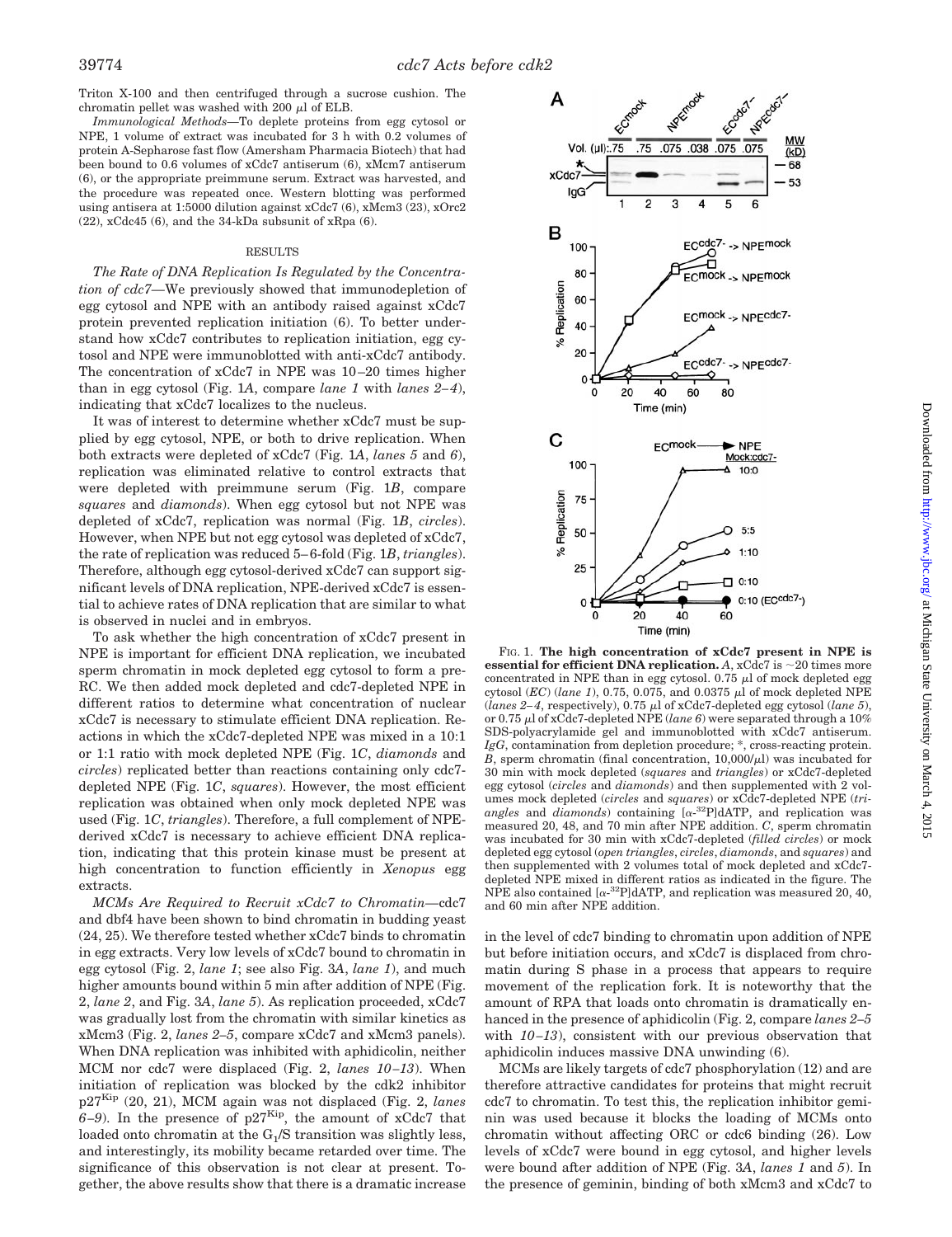

FIG. 2. **xCdc7 binds to chromatin before replication initiation, and it is displaced from chromatin during S phase.** Sperm chromatin was incubated with egg cytosol (*EC*, *lane 1*) or egg cytosol followed by NPE (*lanes 2–5*), NPE containing p27<sup>Kip</sup> (*lanes 6–9*), or NPE containing 50  $\mu$ g/ml aphidicolin (*lanes 10–13*). After the indicated time, chromatin was isolated through a sucrose cushion and blotted with antibodies against xMCM3, xOrc2, xCdc7, or xRPA.

chromatin was almost completely abolished (Fig. 3*A*, *lanes 3* and *7*), whereas binding of ORC was enhanced, as previously reported (Fig. 3*A*, *lanes 3* and *7*) (26). Identical results were obtained when NPE containing  $p27<sup>Kip</sup>$  was used to block replication initiation (data not shown). Because it is not known whether geminin affects the binding of MCMs directly or through another factor such as cdt1 that is required for MCM binding (27), we used antibodies against xMcm7 to remove the MCM complex from egg cytosol. Depletion was at least 95% efficient (Fig. 3*B*, compare *lanes 1* and *2*). Sperm chromatin was incubated with MCM depleted egg cytosol for 30 min and was then supplemented with undepleted NPE. Because NPE contains inhibitors of MCM binding (19), it was not necessary to deplete MCMs from NPE. Indeed, even after the addition of undepleted NPE, there was no MCM bound to chromatin (Fig. 3*C*, *lane 2*). Under these conditions, xCdc7 binding to chromatin was much less than the control, which contained chromatinbound MCM (Fig. 3*C*, compare *lanes 1* and *2*). Together, these data indicate that the MCM complex is essential to recruit xCdc7 to chromatin.

The stability of chromatin-bound xCdc7 was also examined (Fig. 3*D*). Sperm chromatin was incubated in egg cytosol for 30 min followed by an additional 30 min incubation with NPE.  $p27<sup>Kip</sup>$  was included with the NPE to prevent removal of cdc. from the chromatin by replication. Like ORC (28), xCdc7 was almost completely eluted from chromatin by 250 mm KCl (Fig. 3*D*, compare *lanes 1* and *3*). A small amount of xCdc7 remained bound to chromatin under these washing conditions (Fig. 3*D*, *lane 3*, dark exposure). However, this xCdc7 remained bound even after exposure of the chromatin to 650 mm KCl, a treatment that displaces MCM from chromatin (Fig. 3*D*, *lane 5*). Because xCdc7 recruitment to chromatin is MCM-dependent (Fig. 3*C*), the residual xCdc7 bound to chromatin after exposure to high salt is likely bound to nonorigin DNA and therefore nonfunctional. The salt displacement of xCdc7 is important for the interpretation of chromatin-transfer experiments shown below.

*xCdc7 Is Required to Load xCdc45 onto Chromatin—*We previously showed that xCdc7 and xCdc45 are required for origin unwinding (6). To determine whether xCdc7 is required for binding of  $xCdc45$  to DNA at the  $G<sub>1</sub>/S$  transition, sperm chromatin was incubated sequentially with xCdc7-depleted egg cytosol and xCdc7-depleted NPE, isolated, and blotted for xCdc45. Compared with mock depletion, xCdc7 depletion caused a dramatic reduction in the amount of xCdc45 that loaded onto chromatin (Fig. 4, compare *lanes 1* and *3*). The reduction is equivalent to that observed when cdk2 is inactivated by  $p27^{Kip}$  (Fig. 4, *lane 2*, and Refs. 5 and 6). Thus, both



FIG. 3. **XCdc7 binding to chromatin is MCM-dependent and salt-sensitive.** *A*, sperm chromatin was incubated with egg cytosol (*EC*) containing (*lanes 3*, *4*, *7*, and *8*) or lacking 100 nM his-tagged human geminin (*lanes 1*, *2*, *5*, and *6*). Chromatin was isolated after 30 min (*lanes 1–4*) or after a further 30 min incubation with NPE (*lanes 5–8*) and blotted with antibodies against xMcm3, xOrc2, and xCdc7. Controls lacking sperm were included (*lanes 2, 4, 6, and 8*)  $B$ , 0.5  $\mu$ l of egg cytosol depleted with anti-xMcm7 antibody (lane 2), and 0.5 µl (lane  $3)$  or  $0.025 \mu l$  (*lane 1*) of mock depleted egg cytosol were immunoblotted with anti-xMcm3 antibodies. *C*, sperm chromatin was incubated with mock depleted egg cytosol followed by NPE containing  $p27<sup>Kip</sup>$  to prevent replication-mediated removal of MCM (*lane 1*) or xMcm7-depleted egg cytosol followed by NPE (*lane 2*). After 30 min in NPE, chromatin was isolated and blotted for xMCM3, xOrc2, or xCdc7. *D*, sperm chromatin was incubated in egg cytosol for 30 min and then supplemented with NPE containing  $p27^{Kip}$ . Chromatin was diluted with ELB containing 0.2% Triton X-100 (ELB/TX; *lane 1*) or ELB/TX containing 250 mM final concentration of KCl (*lanes 2–5*) and centrifuged through a sucrose cushion. The chromatin pellet was washed with ELB (*lanes 1–3*) or ELB/TX containing 650 mM (final concentration) of KCl (*lanes 4* and *5*). Samples 4 and 5 were washed once more with ELB. The pellet was immunoblotted with antibodies against xMcm3, xOrc2, or xCdc7. The *lower cCdc7 panel* was exposed for a long time.

cdk2 and xCdc7 are required to recruit xCdc45 to origins at the G1/S transition. As expected, given its requirement for unwinding (6), xCdc7 is also necessary to load RPA onto the chromatin (Fig. 4, *lane 3*).

*The xCdc7 and cdk-dependent Initiation Steps Are Separable—*As seen from the data in Fig. 4, the execution points of cdk2 and xCdc7 are identical, because neither kinase is required for pre-RC assembly, and both are needed to recruit xCdc45. The question arises of whether xCdc7 and cdk2 exert their effects on pre-RCs in a defined order, and if so, which kinase acts first. It was first tested whether xCdc7 could exert its function before cdk2 (Fig. 5*A*, *sequence 2*; see Fig. 5*B* for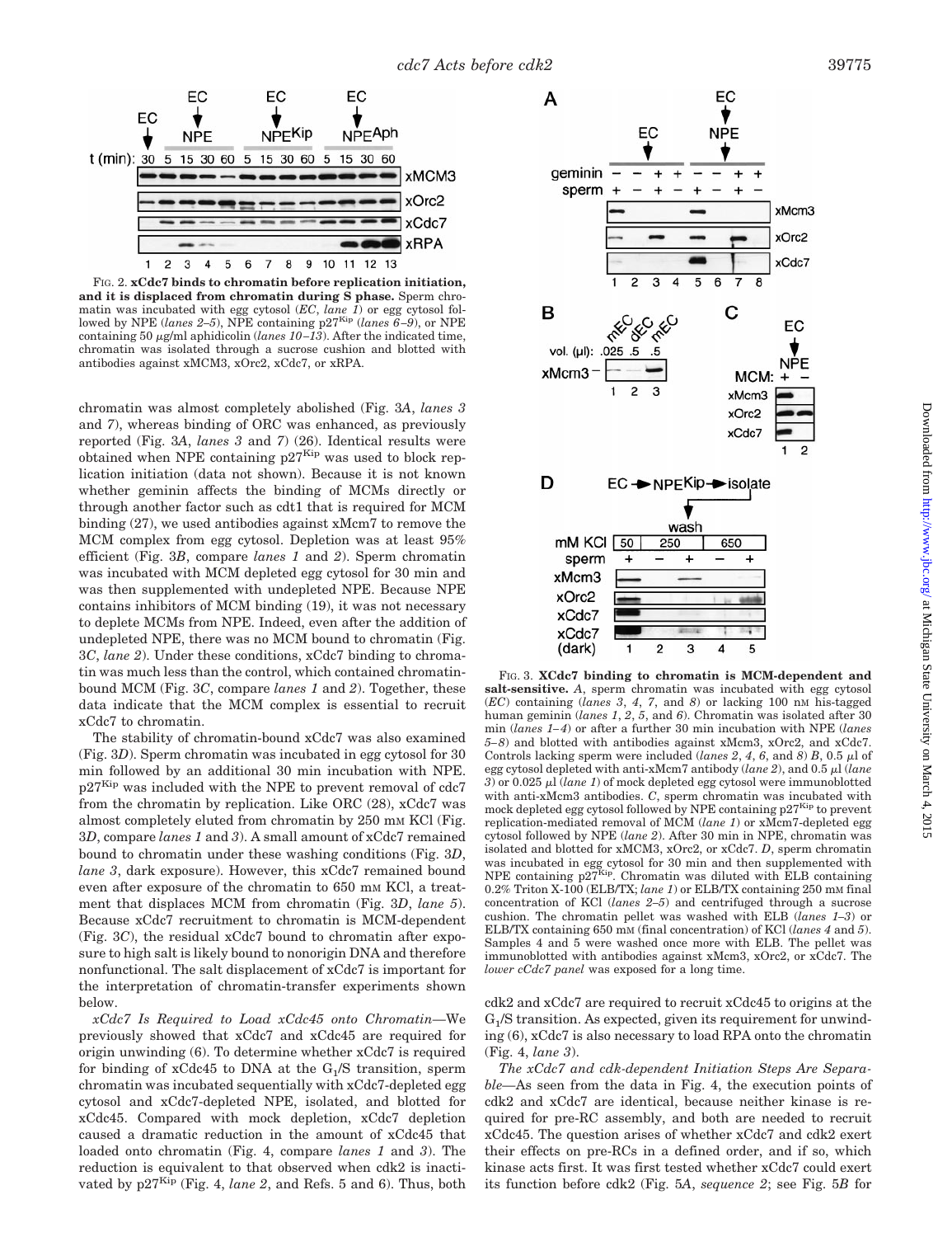

FIG. 4. **XCdc7 is required for recruitment of xCdc45 to chromatin.** Sperm chromatin was incubated with mock depleted (*lanes 1* and *2*) or xCdc7-depleted egg cytosol (*EC*, *lanes 3* and *4*). After 30 min, mock depleted (*lanes 1* and *2*) or xCdc7-depleted NPE supplemented with 50  $\mu$ g/ml aphidicolin and containing (*lanes 2* and 4) or lacking  $(lanes 1 and 3) p27<sup>Kip</sup>$  was added. After 30 min, chromatin was isolated and immunoblotted with xMcm3, xCdc45, or xRPA antibodies.



FIG. 5. **The xCdc7- and cdk2-dependent replication initiation steps can be experimentally separated.** *A*, sperm was incubated for 30 min with 2  $\mu$ l of xCdc7-depleted (*sequences 4* and *5*) or mock depleted egg cytosol containing p27<sup>Kip</sup> (*sequences 1–3*). After 30 min, 4  $\mu$ l of xCdc7-depleted NPE (*sequences 4* and *5*) or mock depleted NPE containing  $p27^{Kip}$  (*sequences 1–3*) was added. After 30 min, the reaction was diluted with ELB containing 250 mM KCl and 0.2% Triton X-100 and isolated. The pellet was washed with ELB and then supplemented with 5  $\mu$ l mock depleted NPE (*sequence 1*), xCdc7-depleted NPE (*sequences 2* and *5*), xCdc7-depleted NPE containing p27Kip (*sequence 3*), or mock depleted NPE containing p27<sup>Kip</sup> (*sequence 4*), and replication was measured in the presence of  $\left[\alpha^{-32}P\right]$ dATP for 60 min. As observed previously (19), maximum replication efficiency of isolated chromatin was typically  $\sim$ 30%. *B*, schematic representation of experiments shown in *A*. *EC*, egg cytosol.

schematic representations of experiments performed in Fig. 5*A*). To allow the xCdc7-dependent step to occur in the absence of cdk2 activity, sperm chromatin was incubated for 30 min with egg cytosol containing p27<sup>Kip</sup> and then for another 30 min following the addition of NPE containing  $p27<sup>Kip</sup>$ . It was necessary to use both egg cytosol and NPE to execute the cdc7 step because xCdc7 is only maximally active when supplied by NPE (Fig. 1*B*). The chromatin was then isolated through a sucrose cushion in the presence of 250 mM KCl and incubated in xCdc7 depleted NPE lacking  $p27^{Kip}$  to supply cdk2 activity in the absence of xCdc7.  $[\alpha^{-32}P]$ dATP was included in this second incubation and replication was measured after 60 min. This chromatin replicated (Fig. 5*A*, *sequence 2*), and the efficiency of replication was at least as good as that of chromatin which went through a similar set of manipulations but where both kinases were allowed to function at the same time (Fig. 5*A*, *sequence 1*). The replication observed in sequence 2 is unlikely because of chromatin-mediated transfer of xCdc7 from the first to the second extract because the chromatin was isolated in the presence of 250 mM KCl, which reduces chromatin-bound xCdc7 to background levels (Fig. 3*D*). Furthermore, controls show that xCdc7 was functionally depleted from extracts (Fig. 5, sequence 5) and that when  $p27<sup>Kip</sup>$  was present in all incubations, no replication took place (Fig. 5, *sequence 3*). These results strongly argue that in *Xenopus* egg extracts, the xCdc7 and cdk2 initiation steps are separable and that xCdc7 can exert its function before cdk2.

*Evidence That cdk2 Cannot Execute Its Function before cdc7—*We next asked whether replication occurs when chromatin is exposed to the two protein kinases in the reverse order (cdk2 first, cdc7 second). To supply cdk2 activity in the absence of xCdc7, sperm chromatin was incubated for 30 min in xCdc7 depleted egg cytosol and then for a further 30 min after addition of xCdc7-depleted NPE. The incubation in xCdc7-depleted NPE was necessary to execute the cdk2 step because like  $xCdc7$ ,  $cdk2/cyclin E$  must be supplied by NPE (19).<sup>2</sup> After the incubations with cdk2, the chromatin was isolated in the presence of 250 mM KCl and supplemented with mock depleted NPE containing  $p27^{Kip}$  and  $[\alpha^{-32}P]dATP$ . This second incubation was intended to allow the cdc7-dependent step to occur in the absence of cdk2. This series of incubations did not result in any significant DNA replication (Fig. 5, *sequence 4*). The absence of replication in sequence 4 was not due to an effect of p27<sup>Kip</sup> on elongation because replication of sperm chromatin that had previously initiated replication in the presence of aphidicolin was not affected by the addition of  $p27<sup>Kip</sup>$  (data not shown). Together, these results suggested the possibility that cdk2 cannot exert its function before cdc7.

An alternative explanation for the absence of replication in Fig. 5 (*sequence 4*) was that the product of cdk2 phosphorylation cannot withstand the relatively stringent washing procedure employed during the chromatin transfer. To address this possibility, the same experiment was performed, but the chromatin was isolated in the absence of detergent and using 50 mM instead of 250 mM KCl. Again, no DNA replication was observed (data not shown). To further reduce the possibility of disrupting products of cdk2 phosphorylation, we performed the experiment without the chromatin isolation step (Fig. 6, *sequence 2*). Thus, sperm chromatin was incubated with xCdc7 depleted egg cytosol followed by xCdc7-depleted NPE to allow the cdk2 step to occur. After 20 min in the NPE,  $p27<sup>Kip</sup>$  was added to inactivate cdk2, and after a further 5 min, undepleted NPE containing  $p27^{Kip}$  was added to supply xCdc7 activity. This procedure exposed chromatin to cdk2 before xCdc7 without a chromatin isolation step, but there was still no significant DNA replication when compared with a similar sequence in which both kinases are present together (Fig. 6, compare *sequences 2* and *1)*. Indeed, most of the small amount of DNA replication that is observed in sequence 2 is accounted for by residual replication that occurred because of incomplete cdc7 depletion (Fig. 6, *sequence 3*).

In summary, chromatin replicates well when both kinases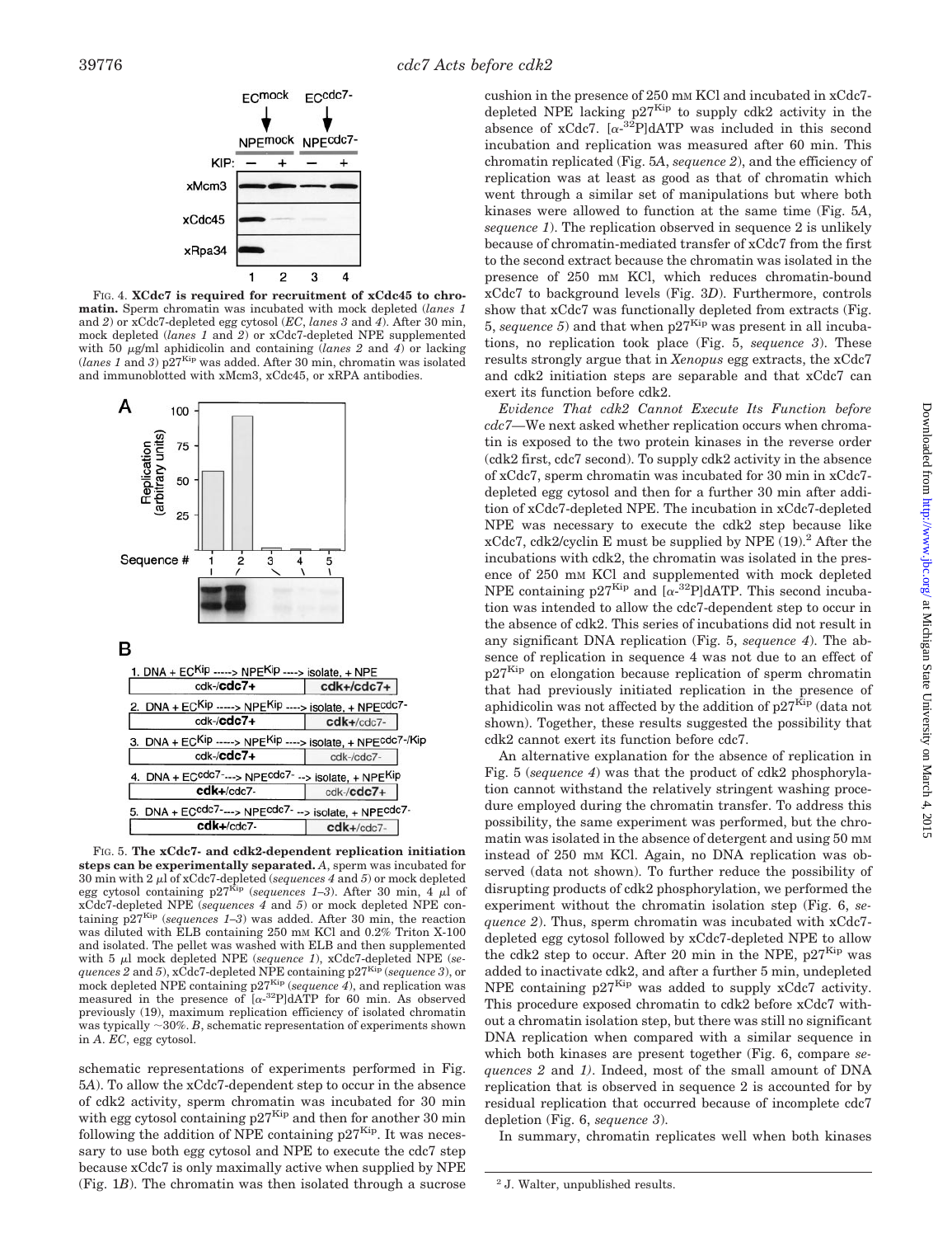

FIG. 6. **DNA replication does not occur when chromatin is exposed to cdk2 and then cdc7, even in the absence of chromatin isolation.** Sperm chromatin (final concentration,  $5000/\mu$ l) was incubated with  $2.5 \mu$ l of cdc7-depleted egg cytosol for 30 min and then mixed with 2 volumes of cdc7-depleted NPE. *Sequence 1*, after 25 min, 4  $\mu$ l of undepleted NPE containing [ $\alpha$ -<sup>32</sup>P]dATP was added to supply cdc7, and replication was measured after further 60 min incubation. *Sequence 2*, the same as sequence 1 except that  $p27<sup>Kip</sup>$  was added 5 min before the addition of undepleted NPE, which also contained  $p27^{Kip}$ . Sequence 3, the cdc7-depleted NPE contained  $[\alpha^{-32}P]$ dATP, and replication was measured 60 min after its addition. In each case, the amount of replication per sperm was plotted.

are active simultaneously or when xCdc7 is allowed to act before cdk2 but not when chromatin is exposed to cdk2 before xCdc7. Taken together, the data strongly suggest that xCdc7 must exert its function before cdk2 during replication initiation in *Xenopus* egg extracts.

#### DISCUSSION

We previously speculated that in *Xenopus* nuclear assembly extracts, the nucleus stimulates DNA replication by acting as a concentrating device for one or more replication factors that do not function at the concentrations present in egg cytosol (19). In agreement with this model, this paper shows that the high concentration of xCdc7 that is present in NPE is essential for efficient DNA replication. However, we cannot at present rule out the possibility that, in addition, nuclear xCdc7 is modified in some fashion that renders it fully active.

Our data show that the recruitment of xCdc7 to chromatin requires the presence of MCM on chromatin. This is consistent with evidence that MCMs are the physiological targets of cdc7 phosphorylation (1), and it suggests that the binding of xCdc7 to chromatin is essential for its function during DNA replication. In further support of this idea, xCdc7 loads onto the DNA before initiation has occurred. This can be seen by the fact that loading is not inhibited when initiation is blocked with  $p27<sup>Kip</sup>$ , and loading of xCdc7 precedes the binding of RPA (Fig. 2, compare *lanes 2* and *3* or *10* and *11*), indicating that it occurs before the origin is unwound (6). In contrast, in budding yeast, cdc7 and dbf4 recruitment to the DNA does not require MCM, but rather depends on ORC (29). Moreover, in yeast, cdc7 must be present during pre-RC formation (29). This differs from our observation that efficient replication is achieved when NPE is mixed with pre-RCs that were assembled in egg extracts lacking xCdc7 (Fig. 1*B*, *circles*). Therefore, the mechanism by which cdc7 is recruited to chromatin in yeast and metazoans appears to be different.

cdc45 is an initiation factor whose recruitment to chromatin at the  $G_1/S$  transition requires cdk2  $(2, 5, 6, 30)$ . Initially, experiments in budding yeast suggested that cdc45 binds chromatin independently of cdc7 (2), but later experiments in the same organism suggested that stable association of cdc45 does require cdc7 (3). This report shows that cdc7 is required for the stable association of cdc45 with chromatin in a metazoan organism. Importantly, we find that like cdk2, xCdc7 is not required for the chromatin binding of MCMs to form pre-RCs (Fig. 3*B*). Based on these criteria, the execution points of xCdc7 and cdk2 during replication initiation are identical.

To ask whether xCdc7 and cdk2 carry out their functions in a defined order, chromatin was transferred between extracts deficient in one or the other kinase. Chromatin exposed first to extract containing only xCdc7 and then to extract containing only cdk2 activity replicated as well as chromatin exposed to extract in which both kinases were active. These results indicate that the ability of xCdc7 to execute its function during replication does not require the simultaneous presence of cdk2 activity or *vice versa*, and this is consistent with observations in yeast (4). The fact that the xCdc7- and cdk2-dependent initiation steps can be separated experimentally further argues that a stable initiation intermediate exists between the pre-RC and the preinitiation complex, but the nature of this intermediate is not clear at present. It is conceivable that in our experiments, some component of the replication machinery, or xCdc7 itself (31), has been preactivated by cdks before the cdc7 step. However, even if this were to be the case, there is clearly an additional requirement for cdk2 after the xCdc7 step has occurred.

Critically, when chromatin was exposed first to cdk2 activity, isolated, and then incubated with extract containing xCdc7, there was no DNA replication. We performed several experiments to address whether this result is due to the product of cdk2 phosphorylation being destroyed during transfer of chromatin between extracts. Most importantly, a sequence in which chromatin is exposed to cdk2 followed by xCdc7 was performed in the absence of chromatin isolation, and still no DNA replication was observed. Although we cannot unequivocally exclude the possibility that in this experiment the cdk2 product was still destroyed, the simplest interpretation of the results is that there is a defined order in which kinases must act during replication initiation in *Xenopus* egg extracts. In this view, xCdc7 must exert its function on pre-RCs before cdk2 can act.

While this work was in progress, Jares and Blow (32) reported an overlapping set of observations. Using nucleus-dependent *Xenopus* egg extracts, these authors found that xCdc7 binds chromatin in an MCM-dependent fashion and that xCdc7 is necessary for cdc45 binding to chromatin. Importantly, although these authors showed that cdc7 *can* exert its function before cdk2, we have provided evidence that it *must* do so.

Our proposal that cdc7 must act before cdk2 in egg extracts has important implications for the regulation of S phase. In metazoans and in yeast, origins initiate replication following a defined temporal order, with some origins firing early in the S phase and others firing late (reviewed in Ref. 33). In yeast, cdc7 and cdks are required for firing of early and late origins (34– 36), and this is likely also the case in metazoans. When replication is blocked in the middle of S phase, firing of additional origins is prevented by an "intra-S phase" checkpoint (37–39). It is not known whether sperm chromatin replicating in *Xenopus* extracts obeys an early-late program of origin firing. However, when the activity of cdk2 is inhibited after the first set of initiations has occurred, replication is still extremely efficient (22), indicating that these early initiations support a rapid and complete round of replication. Therefore, it is not unexpected that restricting xCdc7 activity to the beginning of S phase as was done here also results in efficient replication. We further suggest that an initiation mechanism in which cdc7 acts before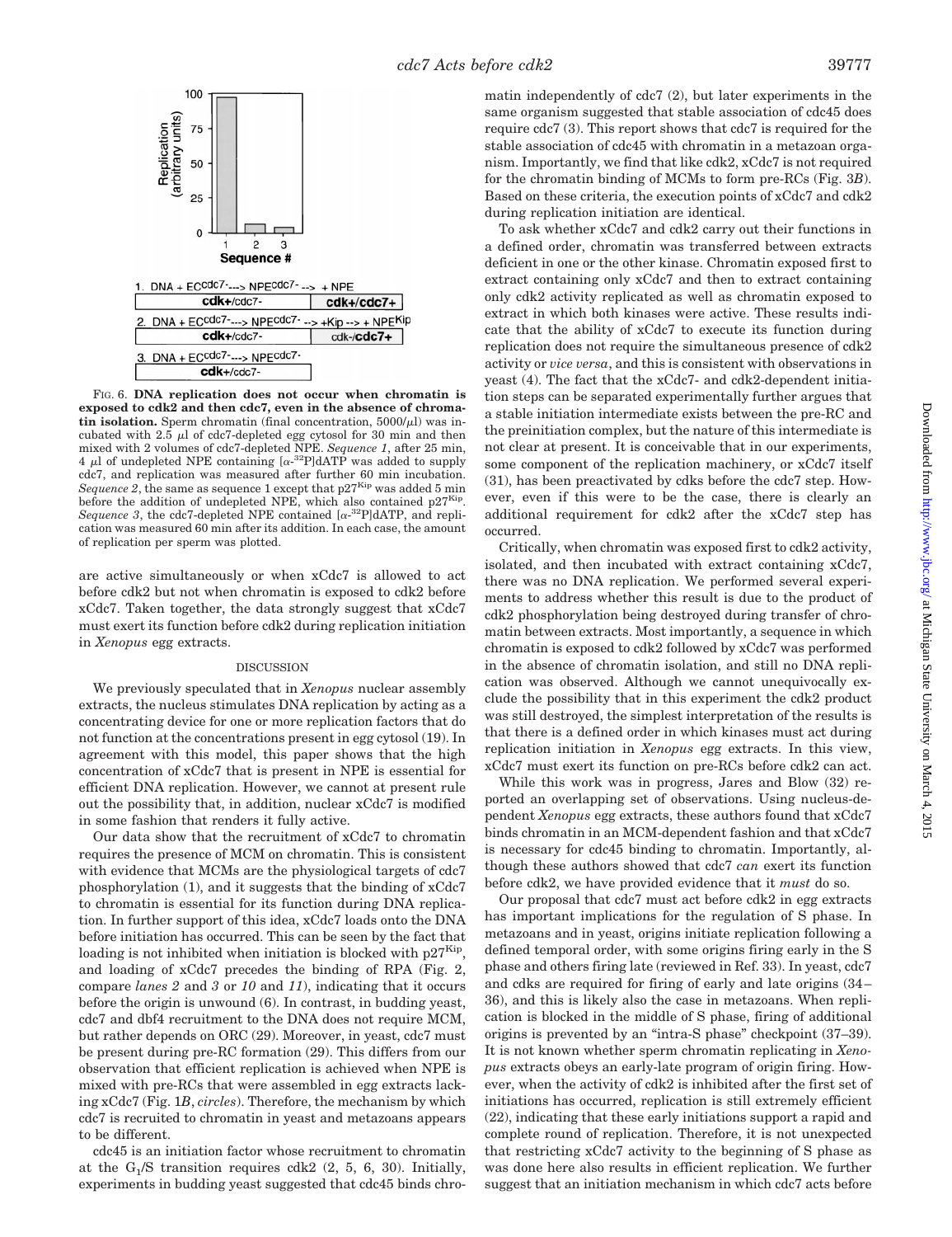cdk2 is not incompatible with an intra-S phase checkpoint, even in somatic cells. It is currently not known why some origins do not fire until late in S phase, but it likely involves higher order chromatin structure or nuclear organization that renders late firing origins refractory to the action of cdk and cdc7 until the appropriate time in S phase. In this view, when a checkpoint is induced during S phase, inhibiting either cdc7 or cdk2 would be sufficient to prevent further origins from firing.

The mechanism and regulation of replication in yeast and metazoans is highly conserved (1, 40). Nevertheless, our findings appear to differ from those made in yeast. Nougarede *et al.* (4) used temperature shift experiments to examine the order in which cdc7 and cdk exert their effects during replication initiation in *Saccharomyces cerevisiae*. They found that cells replicated their DNA when cdk was present before cdc7 but not when cdc7 was present before cdk. This finding is also consistent with earlier observations in *S. cerevisiae* that cdc45 and cdc7 must be present at the same time for replication to initiate (41). However, a recent paper reported that structural changes at yeast origins that are normally dependent on cdc7 can occur in  $G_1$  phase arrested cells that harbor the cdc7-bypass mutation *mcm5/cdc46*-*bob1* (42). This observation is interesting because it suggests that in *S. cerevisiae*, there is no absolute cdk requirement for at least some of the structural changes at origins that are normally catalyzed by cdc7. More work will be needed to fully resolve to what extent the mechanism of cdc7 action and its relationship to cdk differs between yeast and metazoans.

*Acknowledgments—*The gift of purified geminin from James Wohlschlegel and Anindya Dutta is gratefully acknowledged.

#### REFERENCES

- 1. Tye, B. K. (1999) *Annu. Rev. Biochem.* **68,** 649–686
- 2. Zou, L., and Stillman, B. (1998) *Science* **280,** 593–596
- 3. Zou, L., and Stillman, B. (2000) *Mol. Cell. Biol.* **20,** 3086–3096
- 4. Nougarede, R., Della Seta, F., Zarzov, P., and Schwob, E. (2000) *Mol. Cell. Biol.* **20,** 3795–3806
- 5. Mimura, S., and Takisawa, H. (1998) *EMBO J.* **17,** 5699–5707 6. Walter, J., and Newport, J. (2000) *Mol Cell* **5,** 617–627
- 
- 7. Tanaka, T., and Nasmyth, K. (1998) *EMBO J.* **17,** 5182–5191 8. Chong, J., Hayashi, M., Simon, M., Xu, R., and Stillman, B. (2000) *Proc. Natl.*
	- *Acad. Sci. U. S. A.* **97,** 1530–1535 9. Kelman, Z., Lee, J., and Hurwitz, J. (1999) *Proc. Natl. Acad. Sci. U. S. A.* **96,** 14783–14788
- 10. Labib, K., Tercero, J. A., and Diffley, J. F. (2000) *Science* **288,** 1643–1647
- 11. You, Z., Komamura, Y., and Ishimi, Y. (1999) *Mol. Cell. Biol.* **19,** 8003–8015
- 12. Sclafani, R. A. (2000) *J. Cell Sci.* **113,** 2111–2117
- 13. Hardy, C. F., Dryga, O., Seematter, S., Pahl, P. M., and Sclafani, R. A. (1997) *Proc. Natl. Acad. Sci. U. S. A.* **94,** 3151–3155
- 14. Lei, M., Kawasaki, Y., Young, M. R., Kihara, M., Sugino, A., and Tye, B. K. (1997) *Genes Dev.* **11,** 3365–3374
- 15. Sato, N., Arai, K., and Masai, H. (1997) *EMBO J.* **16,** 4340–4351
- 16. Roberts, B. T., Ying, C. Y., Gautier, J., and Maller, J. L. (1999) *Proc. Natl. Acad. Sci. U. S. A.* **96,** 2800–2804 17. Fang, F., and Newport, J. W. (1991) *Cell* **66,** 731–742
- 18. Jackson, P. K., Chevalier, S., Philippe, M., and Kirschner, M. W. (1995) *J. Cell*
- *Biol.* **130,** 755–769
- 19. Walter, J., Sun, L., and Newport, J. (1998) *Mol Cell* **1,** 519–529
- 20. Polyak, K., Kato, J. Y., Solomon, M. J., Sherr, C. J., Massague, J., Roberts, J. M., and Koff, A. (1994) *Genes Dev.* **8,** 9–22
- 
- 21. Toyoshima, H., and Hunter, T. (1994) *Cell* **78,** 67–74 22. Walter, J., and Newport, J. W. (1997) *Science* **275,** 993–995
- 23. Hua, X. H., Yan, H., and Newport, J. (1997) *J. Cell Biol.* **137,** 183–192 24. Dowell, S. J., Romanowski, P., and Diffley, J. F. (1994) *Science* **265,** 1243–1246
- 
- 25. Weinreich, M., and Stillman, B. (1999) *EMBO J.* **18,** 5334–5346
- 26. McGarry, T. J., and Kirschner, M. W. (1998) *Cell* **93,** 1043–1053
- 27. Maiorano, D., Moreau, J., and Mechali, M. (2000) *Nature* **404,** 622–625
- 28. Rowles, A., Tada, S., and Blow, J. J. (1999) *J. Cell Sci.* **112,** 2011–2018 29. Pasero, P., Duncker, B. P., Schwob, E., and Gasser, S. M. (1999) *Genes Dev.* **13,**
- 2159–2176
- 30. Aparicio, O. M., Weinstein, D. M., and Bell, S. P. (1997) *Cell* **91,** 59–69 31. Masai, H., Matsui, E., You, Z., Ishimi, Y., Tamai, K., and Arai, K. (2000)
- *J. Biol. Chem.* **275,** 29042–29052
- 32. Jares, P., and Blow, J. J. (2000) *Genes Dev.* **14,** 1528–1540
- 33. Dimitrova, D. S., and Gilbert, D. M. (1999) *Crit. Rev. Eukaryot. Gene Expression* **9,** 353–361
- 34. Bousset, K., and Diffley, J. F. (1998) *Genes Dev.* **12,** 480–490
- 35. Donaldson, A. D., Fangman, W. L., and Brewer, B. J. (1998) *Genes Dev.* **12,** 491–501
- 36. Donaldson, A. D., Raghuraman, M. K., Friedman, K. L., Cross, F. R., Brewer, B. J., and Fangman, W. L. (1998) *Mol Cell* **2,** 173–182
- 37. Larner, J. M., Lee, H., and Hamlin, J. L. (1994) *Mol. Cell. Biol.* **14,** 1901–1908
- 38. Santocanale, C., and Diffley, J. F. (1998) *Nature* **395,** 615–618
- 39. Shirahige, K., Hori, Y., Shiraishi, K., Yamashita, M., Takahashi, K., Obuse, C., Tsurimoto, T., and Yoshikawa, H. (1998) *Nature* **395,** 618–621
- 40. Dutta, A., and Bell, S. P. (1997) *Annu. Rev. Cell Dev. Biol.* **13,** 293–332 41. Owens, J. C., Detweiler, C. S., and Li, J. J. (1997) *Proc. Natl. Acad. Sci. U. S. A.*
- **94,** 12521–12526 42. Geraghty, D. S., Ding, M., Heintz, N. H., and Pederson, D. S. (2000) *J. Biol.*
- *Chem.* **275,** 18011–18021 43. Mimura, S., Masuda, T., Matsui, T., and Takisawa, H. (2000) *Genes Cell* **5,** 439–452